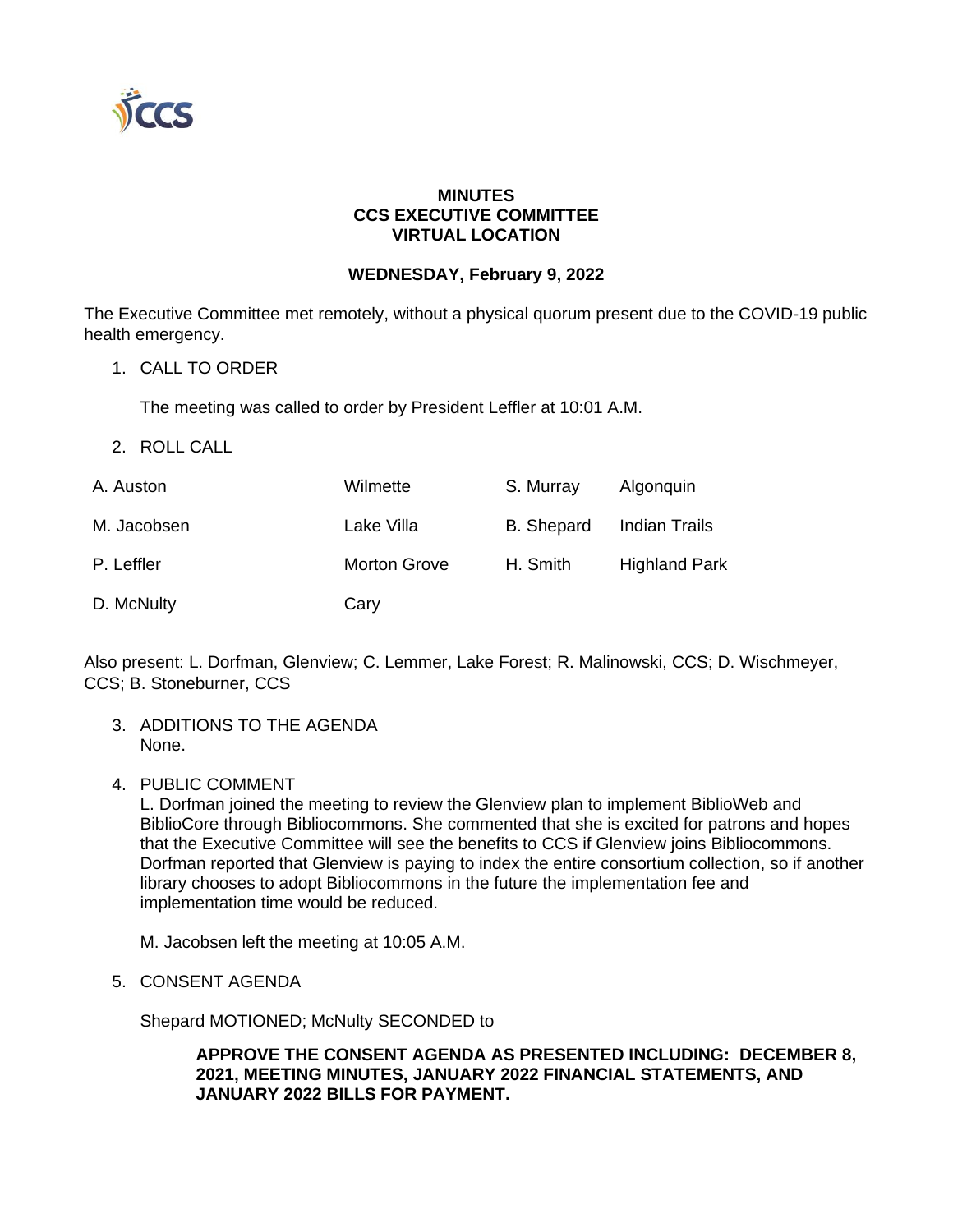

Ayes: Auston, Leffler, McNulty, Murray, Shepard, Smith Nays: None Absent: Jacobsen

### MOTION CARRIED BY ROLL CALL VOTE

M. Jacobsen rejoined the meeting at 10:08 A.M.

#### 6. BUSINESS

- a. Innovative Updates
	- i. Glenview Bibliocommons R. Malinowski reported that CCS met with Bibliocommons and Glenview on February 8<sup>th</sup> to discuss integration and implementation. CCS is still working with Innovative to get more information regarding API servers to ensure they have resources needed to run the integration. CCS does not currently have a policy to prohibit a member from implementing a separate discovery interface. Unless there are additional concerns with Innovative, CCS is optimistic this would be manageable, and CCS would support API implementation and not the Bibliocommons interface. CCS will charge Glenview if work grows beyond more than just the implementation. There was a discussion regarding the use of CCS resources and the need for a policy in the future if other libraries begin to add additional services. There was agreement the implementation of Bibliocommons would be a good test to see if there is a need to develop a policy for future.
- L. Dorfman left the meeting at 10:19 A.M. C. Lemmer left the meeting at 10:22 A.M.
	- ii. Development Partner Program R. Malinowski and D. Wischmeyer will meet with Innovative on February  $9<sup>th</sup>$  for an update on the reporting issues previously discussed and push for more information regarding the project timeline. Development has taken longer than anticipated but is progressing. The agreement with Innovative regarding Vega Discover expires June 2022. CCS will need to decide in April or May whether or not to renew the agreement.
	- iii. Technical Services Functions in Leap R. Malinowski reported that more technical services functions are being added to LEAP with the Polaris upgrade to 7.1. Libraries should continue to use the client until LEAP is fully up and running then CCS will want library staff to move to LEAP. Malinowski reported that if Warren-Newport joins CCS, the goal would be to train Warren-Newport in LEAP if the product is ready.
	- b. Office Lease Project update R. Malinowski and B. Stoneburner has been working with Cushman and Wakefield to understand the market and the future of work. Prior to the meeting, R. Malinowski sent a document containing a proposed office relocation timeline and property samples with different price points and space options. Also included were map studies that showed geographical mean based on CCS libraries and stand-alone libraries in the CCS service area. Malinowski asked the Executive Committee for